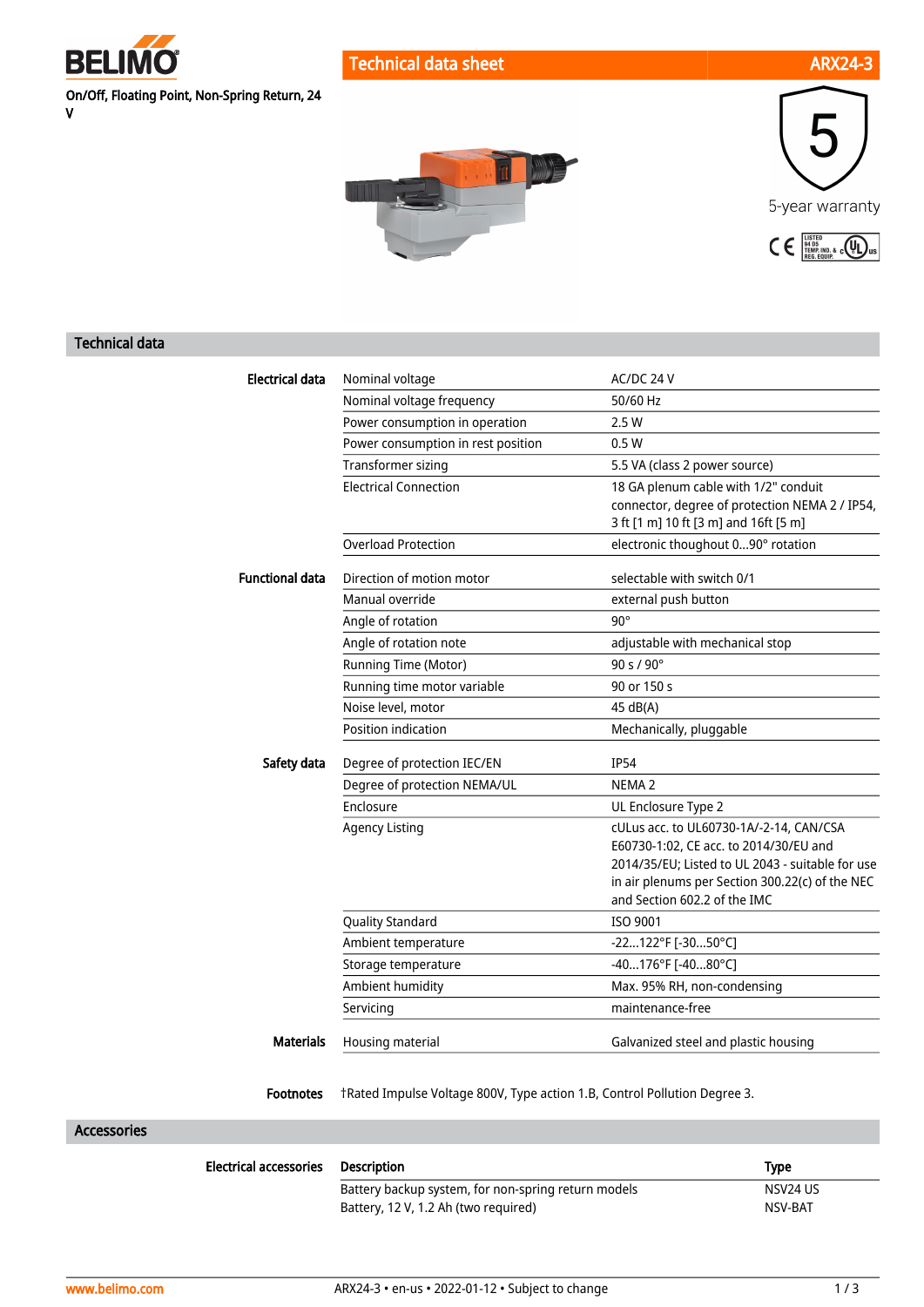

## X INSTALLATION NOTES

 $\bigwedge$  Provide overload protection and disconnect as required.

 $\triangle$  Actuators may be connected in parallel. Power consumption and input impedance must be observed.

 $\sqrt{3}$  Actuators may also be powered by DC 24 V.

Actuators Hot wire must be connected to the control board common. Only connect common to neg. (-) leg of control circuits. Terminal models (-T) have no-feedback.

A Actuators with plenum cable do not have numbers; use color codes instead.

Meets cULus requirements without the need of an electrical ground connection.

# Warning! Live electrical components!

During installation, testing, servicing and troubleshooting of this product, it may be necessary to work with live electrical components. Have a qualified licensed electrician or other individual who has been properly trained in handling live electrical components perform these tasks. Failure to follow all electrical safety precautions when exposed to live electrical components could result in death or serious injury.